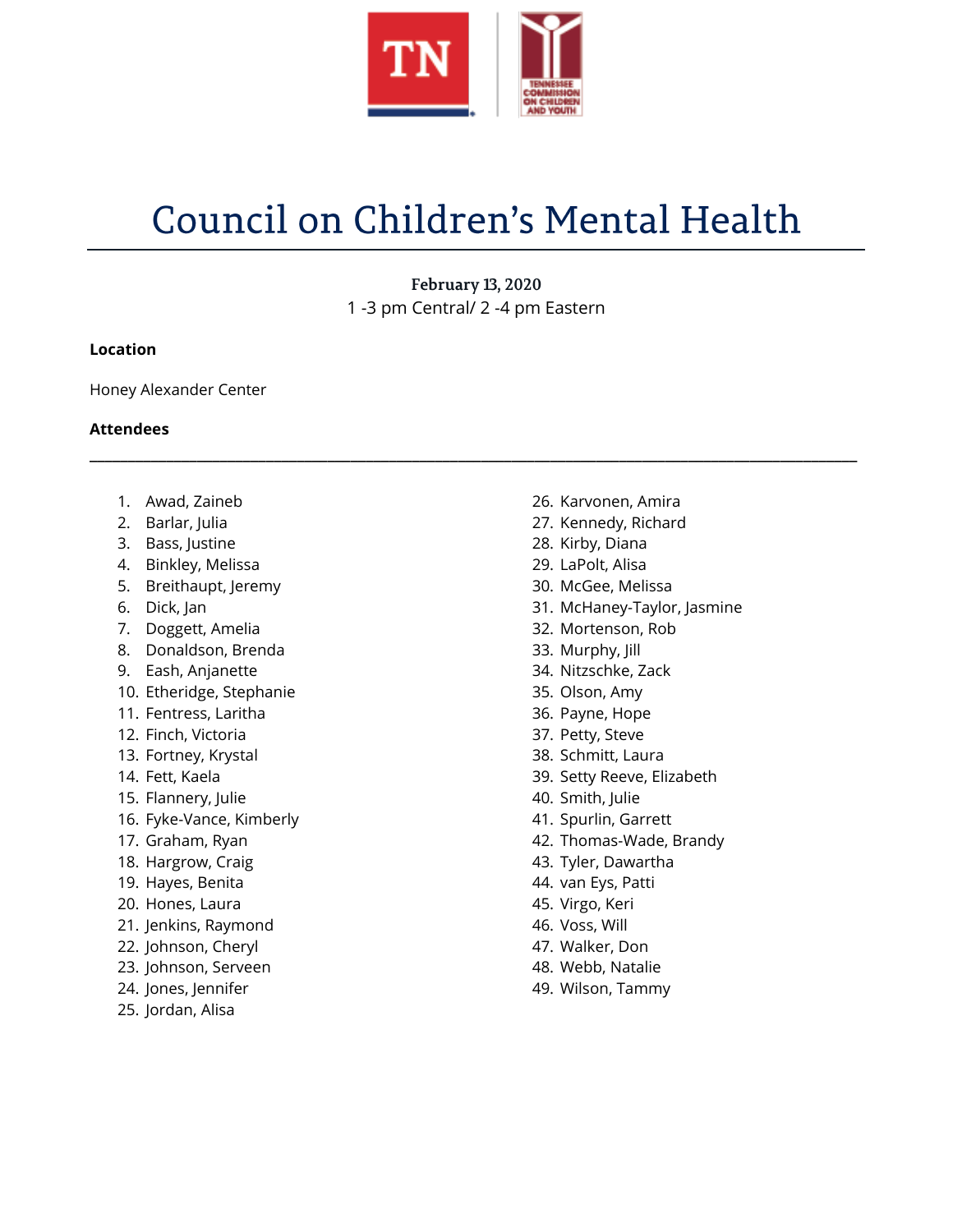

#### **10:00 a.m. Welcome and Introductions**

- Richard Kennedy, Executive Director, Tennessee Commission on Children and Youth
- Justine Bass, Deputy Assistant Commissioner at TN Department of Mental Health and Substance Abuse Services

#### **Group announcements**

Council on Children's Mental Health 's meeting date has changed to April 9<sup>th</sup>. We will be back in the Honey Alexander Center.

The Tennessee Commission on Children and Youth- Children's Advocacy Days (CAD) will take place at War Memorial on March 10-11<sup>th</sup>. The Eventbrite site is up and running for registration, please RSVP per person planning to attend.

TN CASA will host its annual conference on April 17. More information regarding this is on TNCASA.com

TN Voices for Children will now be known as TN Voices. The name change is to encompass all children, youth and young adults of all ages. It is the best way to capture the masses and the different experiences each child and youth faces through each stage in life.

April 11<sup>th</sup> will be the 20<sup>th</sup> Annual Purity Moosic City Dairy Pure Dash which will begin in the Metro Center area in Nashville, TN. There will be a 5/10/15 K run along with other fun family friendly events. The Lee Company/Glenn Wunder Mighty Mile will be beginning at 7am, the Dairy Dash 5K will begin at 7:30am and the 10K & regions/The Smitty 15k race will begin at 8am on Common Street. Please join us if you can.

Children's Mental Health Awareness is the week of May 4<sup>th</sup>, specific Children's Mental Health Awareness Day is May 7<sup>th</sup>.

#### **10:35 a.m. State of the Child/Civic Engagement**

- Richard Kennedy, Executive Director, Tennessee Commission on Children and Youth
	- o Kennedy informed the group that the Tennessee Commission on Children and Youth is set for the Sunset hearing in the next few weeks. He stated that he is very optimistic with the renewal of the agency and is looking forward to providing data-based research and information to the state of Tennessee for many more years to come.
	- o He also mentioned that the agency is taking a different approach to submitting policy briefs in the future. The agency is going to focus more on presenting data driven documentation regarding a large spectrum of issues that relate to a bill. This will provide the legislature an opportunity to have all of the data driven information in one spot in hopes to assist with the research process.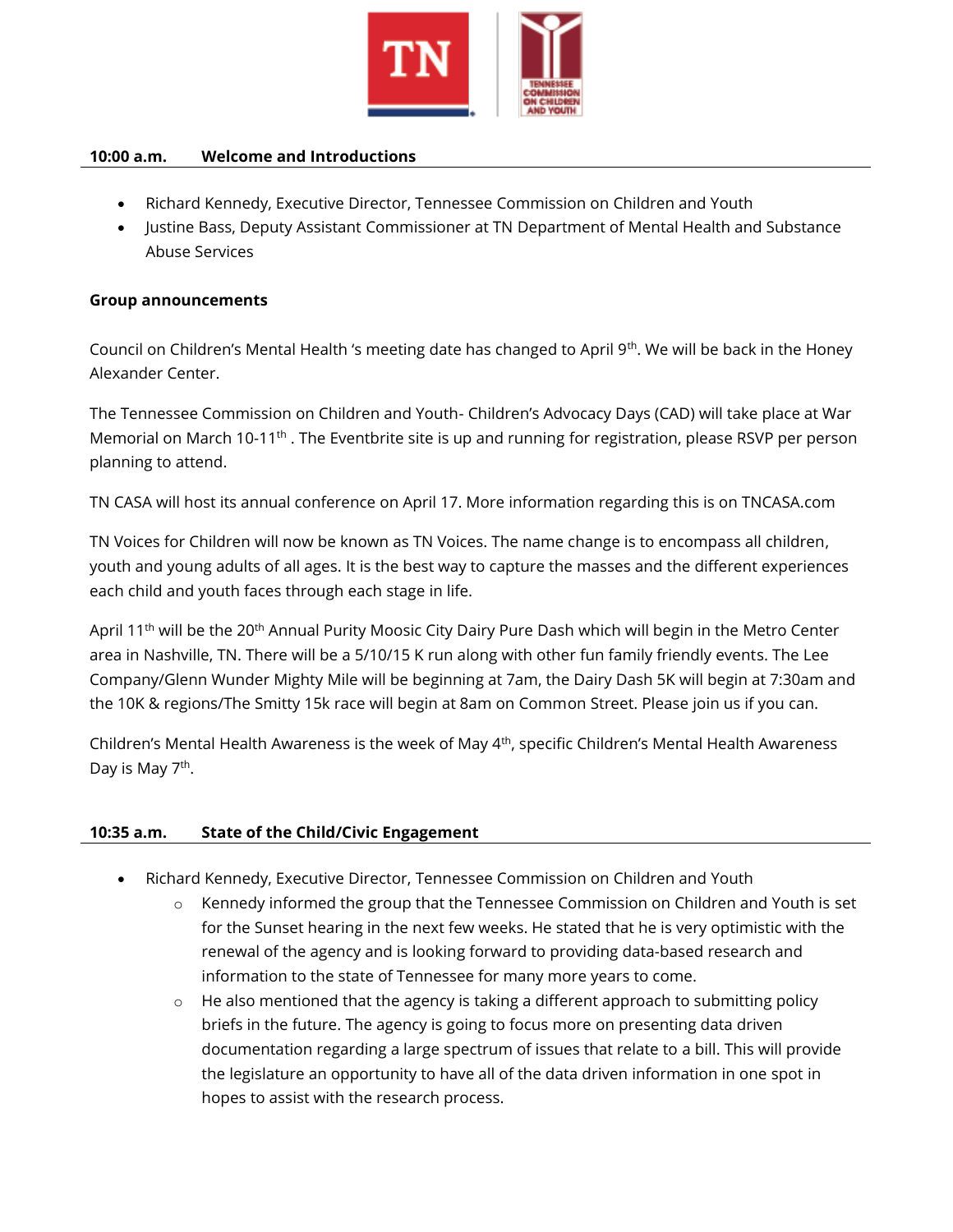#### **11:00 a.m. Young Adults/TDMHSAS**

- Diane Kirby, Project Director of Healthy Transition, Office of Children, Youth and Young Adults, TDMHSAS
	- $\circ$  Healthy Transitions is a five-year grant awarded from the Substance Abuse and Mental Health Services Administration (SAMSHA). The first year has just finished and heading into the second year of grant services, with federal funding ending in 2024. The goal of Healthy Transitions is to assist youth and young adults from age 16-25 with a serious mental disturbance or serious mental illness or substance use disorder. Assistance is provided to help them transition from a child services to a young adult services. Some children leave services at different ages and the goal is to assist them with the transition process and maintain systems of care, without disruption, for them as long as they need. One HT team is in attendance, TN Voices, is well as a team with Mental Health Cooperative in Davidson County and Greene County with Frontier Health. Those service teams have the following components - care coordination, continuation of care, outreach support and education services.

**12:00 p.m. Lunch**

#### **1:00 p.m. Advocacy and Civic Engagement**

- Rob Mortensen, President/CEO, Tennessee Hospitality & Tourism Association, and TCCY Commission Member
	- o Mortensen provided education on the importance and specifics of advocacy and tips on becoming an advocate.

#### **1:50 p.m. Second Look Commission**

• Craig Hargrow, Esq., Deputy Executive Director, Tennessee Commission on Children and Youth o Hargrow provided an overview of the recent Second Look Commission.

#### **2:00 p.m. Legislative Update**

- Steve Petty, Youth Policy Advocates, Tennessee Commission on Children and Youth
	- $\circ$  Petty provided the Council with a brief update on the current legislative season.

## **Meeting Ended 2:10 p.m.**